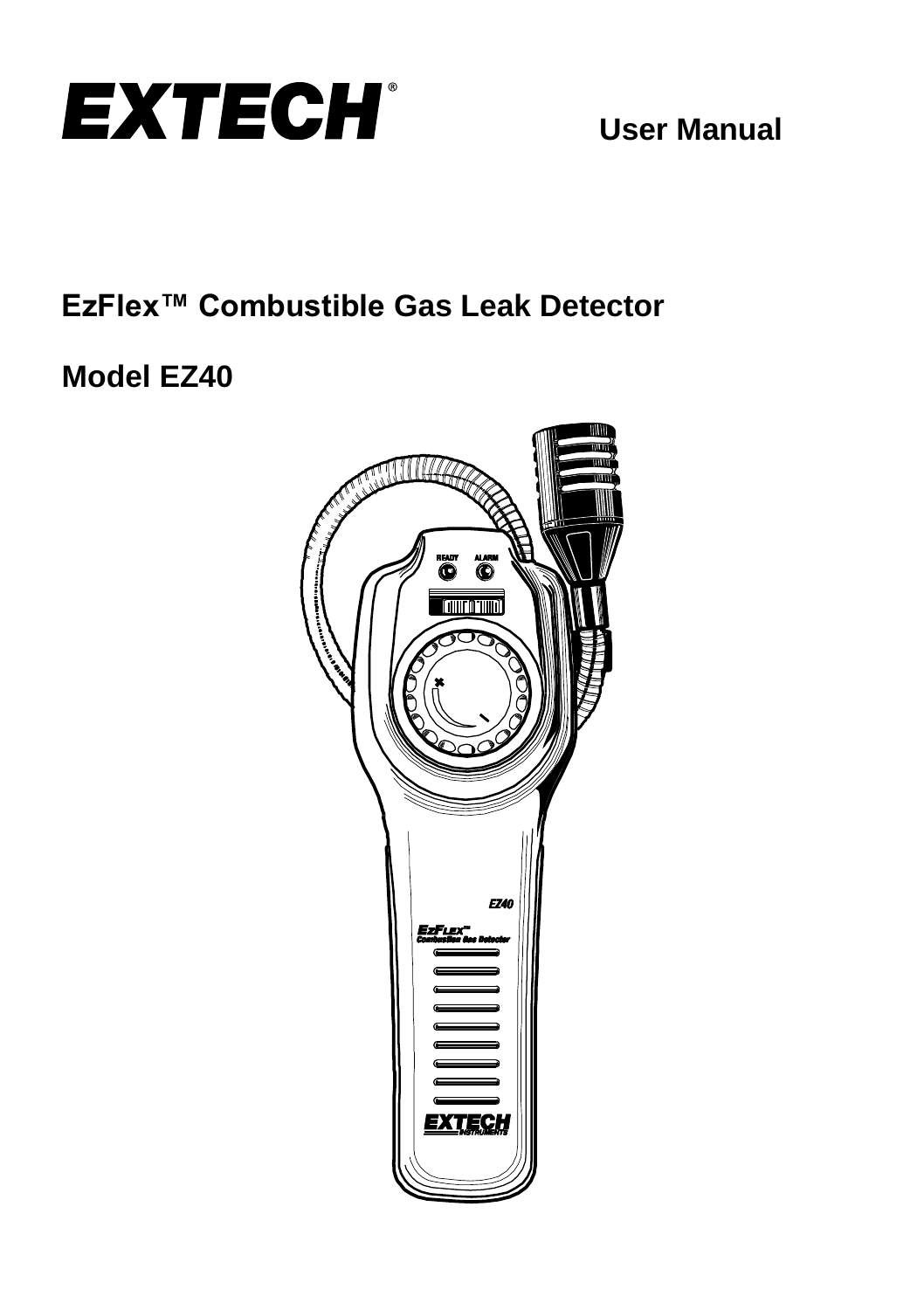### *Introduction*

Congratulations on your purchase of the Extech EZ40 Combustible Gas Leak Detector. The EZ40 detects the presence of combustible gas and nuisance vapors (Natural Gas, Methane, Ethane, Propane, Butane, Acetone, Alcohol, Ammonia, Steam, Gasoline, Jet Fuel, Hydrogen Sulfide, Smoke, Industrial Solvents, Lacquer Thinner, Naphtha) in concentrations as low as 10% LEL for Methane and alerts the user with audible and visual alarms. The 16" (406mm) flexible gooseneck provides easy access in difficult to reach locations. This meter is shipped fully tested and calibrated and with proper use will provide years of reliable service.

### *Description*

- 1. Probe clip
- 2. Sensor tip guard & sensor
- 3. Alarm light
- 4. Ready light (Power-on)
- 5. On/Off slide switch
- 6. Earphone jack
- 7. Tick rate (sensitivity) adjustment

**Note:** Battery compartment is on rear of unit

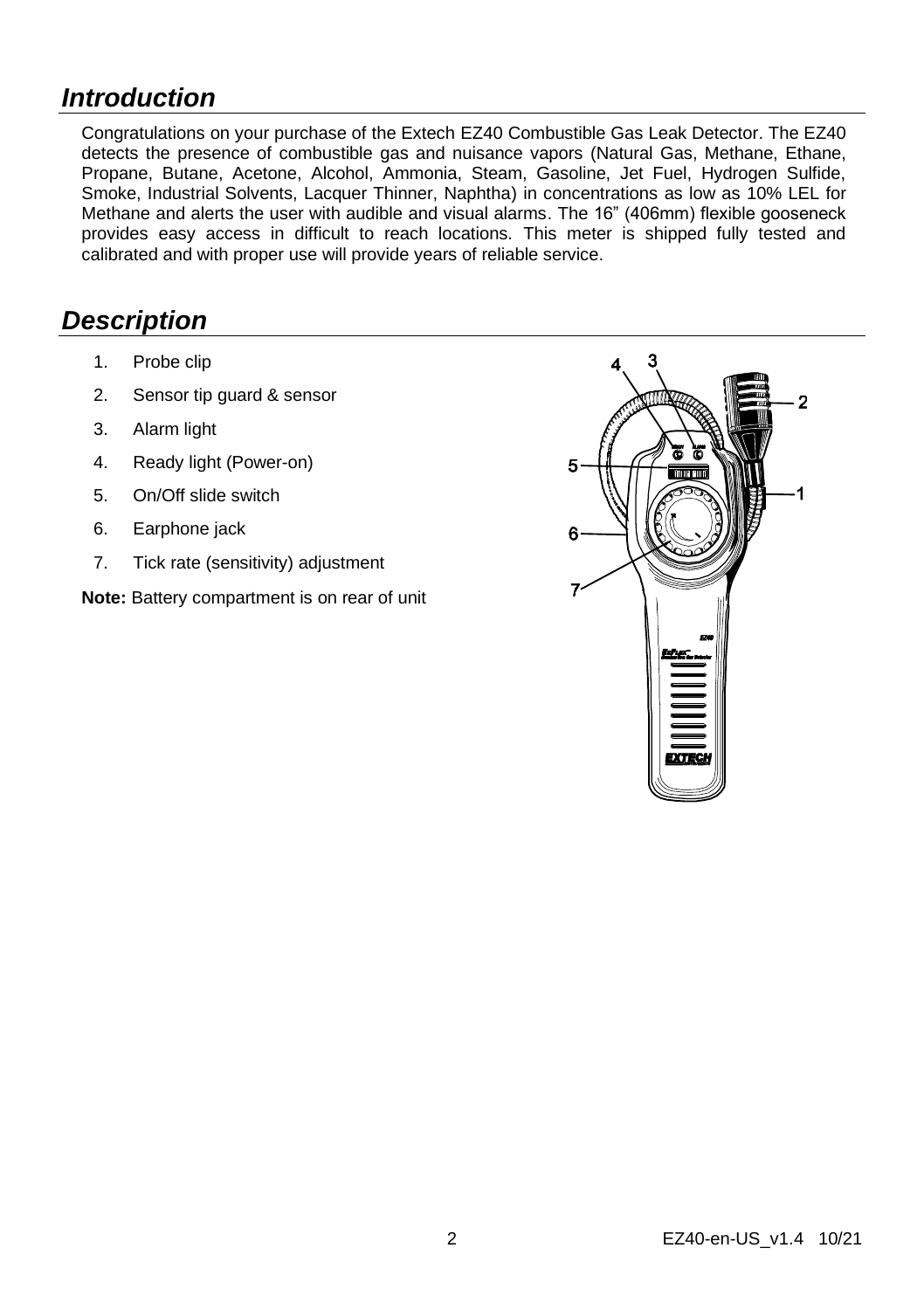### *Operation*



**WARNING! Always turn the meter on in an atmosphere free of combustible gas.**

**Read and understand this manual before using the meter.**

**Do not replace the batteries in an explosive atmosphere.**

**Frequently check meter operation using an unlit gas burner or lighter**

### **Warm-up**

- 1. In a gas free atmosphere, slide the ON/OFF switch to the right to power on the detector.
- 2. Hold the EZ40 in the clean ambient air during its 5 minute (typical) warm-up, self-zero cycle.
- 3. Some intermittent ticking and warbling alarm tones may be experienced for a short time as the meter warms up.
- 4. The alarm will slowly decrease and a steady ticking rate will indicate that the EZ40 ready for use. If the meter is in an area where combustible gas is present, the alarm may not decrease.

**Note:** Warm-up time will vary depending on when the last time the meter was used.

#### **Zero**

The EZ40 will automatically zero itself on activation. If the sensor was overexposed, the EZ40 will enter into an automatic cycle to reset. In this instance, the unit will alarm at peak level and decrease to zero.

#### **Earphone Jack**

In an area with high levels of background noise, an earphone can be plugged in to the EZ40. In addition, the speaker is disabled when an earphone is connected so the ticking and alarm will not disturb others in the general area.

**Caution:** Tick and alarm sounds through the earphone are very loud.

#### **% LEL, a definition:**

The LEL of a flammable gas is the minimum concentration of that gas, at normal ambient conditions, at which it will burn if there is a source of ignition present. At a concentration below the LEL, the gas will not burn. Gas detectors for flammable gases are calibrated in the range 0-100% LEL

#### **Leak Detection**

- 1. Adjust the sensitivity to establish a slow constant tick rate
- 2. Trace the sensor around the source of the suspected leak. When leaking gas is detected the tick rate will increase.
- 3. If the level of gas is approximately at 10% LEL of Methane, the Alarm LED will blink and the warbling tone will increase in pitch with increasing gas concentration.
- 4. In areas of high gas concentration, the tick rate can be readjusted to pinpoint the location of the leak.
- 5. Turn the sensitivity dial counterclockwise to reset the tick to a lower rate.
- 6. The tick will increase as you get closer to the source of the leak.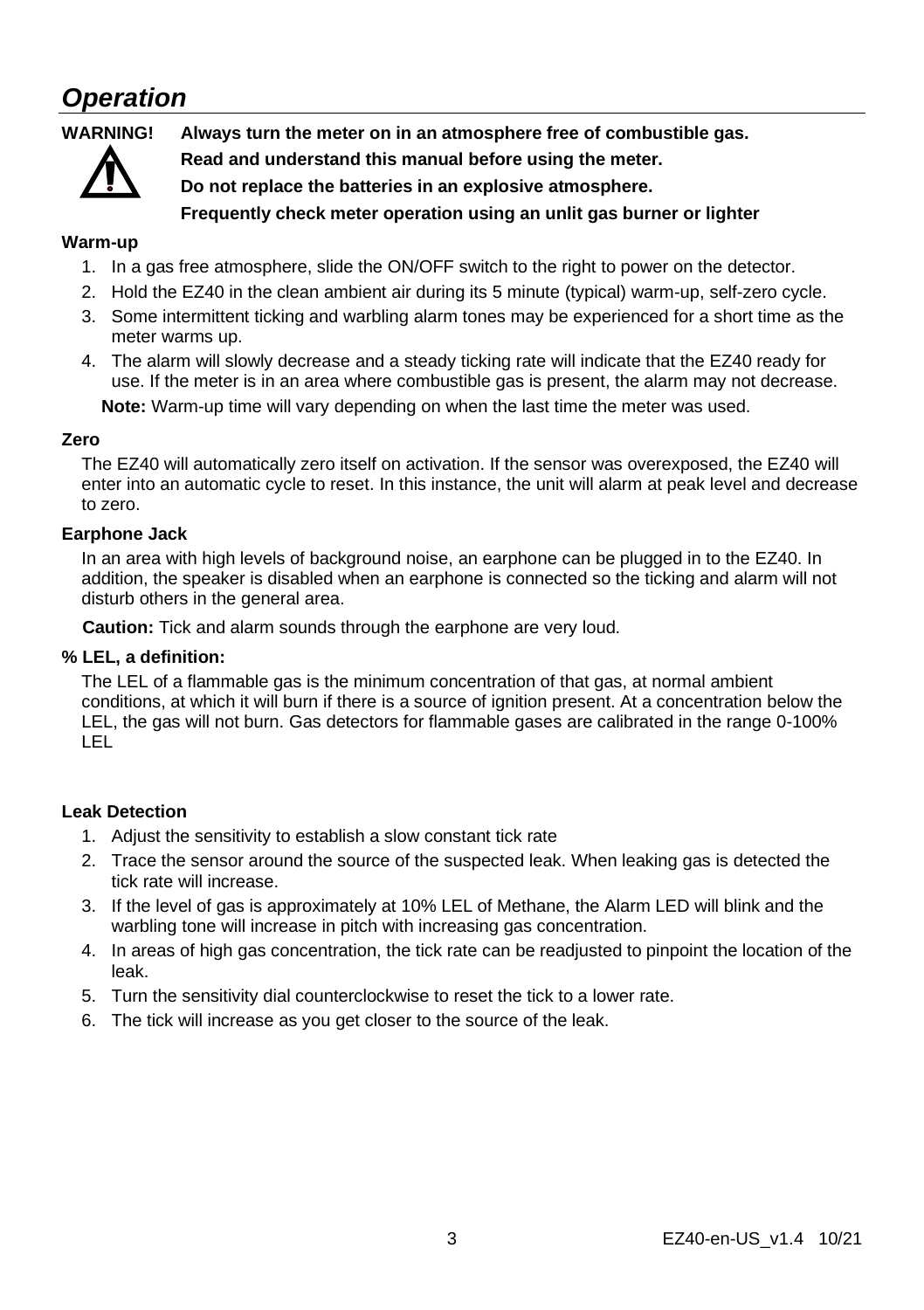### *Maintenance*

**Caution!** Storing in a damp environment will damage the sensor!

#### **Battery Replacement**

If the green READY LED flashes or does not illuminate, the batteries need to be replaced. The battery compartment is located at the rear of the EZ40. Replace the three "C" batteries by sliding the battery compartment door and accessing the battery compartment. Ensure that the compartment cover is securely fastened when finished.

Safety: Please dispose of batteries responsibly; never dispose of batteries in a fire, batteries may explode or leak. If the meter is not to be used for 60 days or more, remove the battery and store separately.



#### **Cleaning and Storage**

Wipe the meter only with a damp cloth as needed. Do not apply abrasive, solvents, or other cleaners to the surface of the meter or sensor. Store with the batteries removed and avoid extreme temperature and humidity.

### *Specifications*

| Gases Detected               | Natural Gas, Methane, Ethane, Propane, Butane, Acetone, Alcohol,<br>Ammonia, Gasoline, Jet Fuel, Hydrogen Sulfide, Smoke, Industrial<br>Solvents, Lacquer Thinner, Naphtha, Steam<br>Carbon Monoxide (indication only, not to quantify), |
|------------------------------|------------------------------------------------------------------------------------------------------------------------------------------------------------------------------------------------------------------------------------------|
| Sensitivity                  | 50 ppm methane                                                                                                                                                                                                                           |
| Sensor                       | Solid State (Metal Oxide)                                                                                                                                                                                                                |
| Alarm                        | Visual and Audible at minimum 10% LEL (40% max) for Methane                                                                                                                                                                              |
| Warm-up                      | Approx. 5 minute                                                                                                                                                                                                                         |
| Response Time                | Less than 2 seconds (up to 40% LEL)                                                                                                                                                                                                      |
| Duty Cycle                   | Intermittent                                                                                                                                                                                                                             |
| Power supply                 | 3 x "C" 1.5V alkaline batteries                                                                                                                                                                                                          |
| <b>Battery life</b>          | Approx. 8 hours continuous use typical                                                                                                                                                                                                   |
| <b>Operating Temperature</b> | 32 to 122 °F (0 to 50 °C)                                                                                                                                                                                                                |
| Storage Temperature          | -22 to 140°F (-30 to 60°C)                                                                                                                                                                                                               |
| <b>Operating Humidity</b>    | 10 to 90% RH (non condensing)                                                                                                                                                                                                            |
| Approvals                    | CE.                                                                                                                                                                                                                                      |
| <b>Dimensions</b>            | 8.7 x 2.83 x 1.8" (221 x 72 x 46mm); gooseneck 16" (40cm)                                                                                                                                                                                |
| Weight                       | 18.4oz (520g)                                                                                                                                                                                                                            |